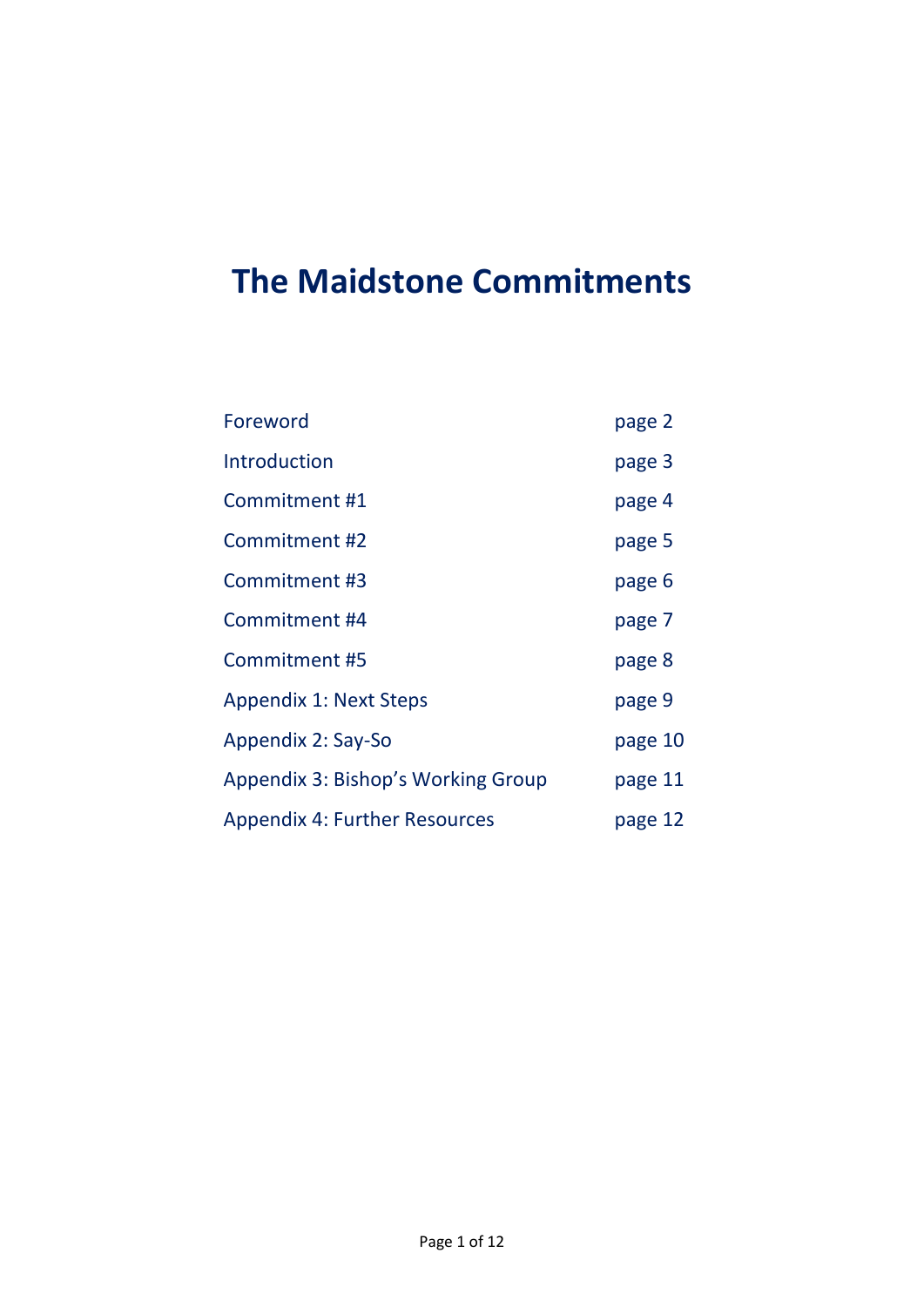#### **Foreword**

Like many of us, I was profoundly saddened to read the *Thirtyone:eight* report published in March 2021. Our first concern, now as then, is for the victims – and we continue to need to put them first, and to pray for them. However, we were also spurred on to think more about how our behaviours within our churches both help to build up the body of Christ and commend the gospel more widely.

As part of this process of reflection, I convened a working group in 2021 which was largely reflective of the diverse membership of conservative evangelical churches. It was assisted by a member of the National Safeguarding Team. This group (please see Appendix 3) met during 2021 and 2022 and I am enormously grateful to them – and in particular to my senior chaplain, the Revd Mark Wallace, who acted as secretary to the group. A number of diocesan bishops and archdeacons were also consulted as part of the process. Our aim was to do what we could to help ensure our churches are safe places and our church cultures are healthy environments. I do not believe that conservative evangelical churches are necessarily more at risk of abusive cultures than other types of church, but I firmly believe we should be willing humbly to learn lessons, wherever they may be found, that will help us to be more Christ-like in our leadership and in our ministries.

These Maidstone Commitments are one way I hope to help the parishes in my care at this time. They are not intended to be a comprehensive application of New Testament teaching about church life and pastoral ministry. Rather, their focus is on ways in which accountability and self-reflection can be improved. I will be writing to all incumbents and PCCs of 'resolution parishes',<sup>1</sup> and asking them to consider first making these commitments and then working diligently to meet them. I will, of course, do everything I can to assist them as they do so. My hope is that these commitments will stand the test of time, even if some of the nomenclature has to change. For example, if structural changes take place in dioceses and within the Church of England nationally, I hope the underlying principles will remain.

With best wishes,

Rt Revd Rod Thomas The Bishop of Maidstone 25th April 2022

 $1$  For the purposes of this document, the phrase 'resolution parish' is used as a shorthand for those complementarian evangelical parishes which have passed a resolution in accordance with the 2014 House of Bishops' *Declaration of the Ministry of Bishop and Priests* and are under the pastoral and/or sacramental care of the Bishop of Maidstone.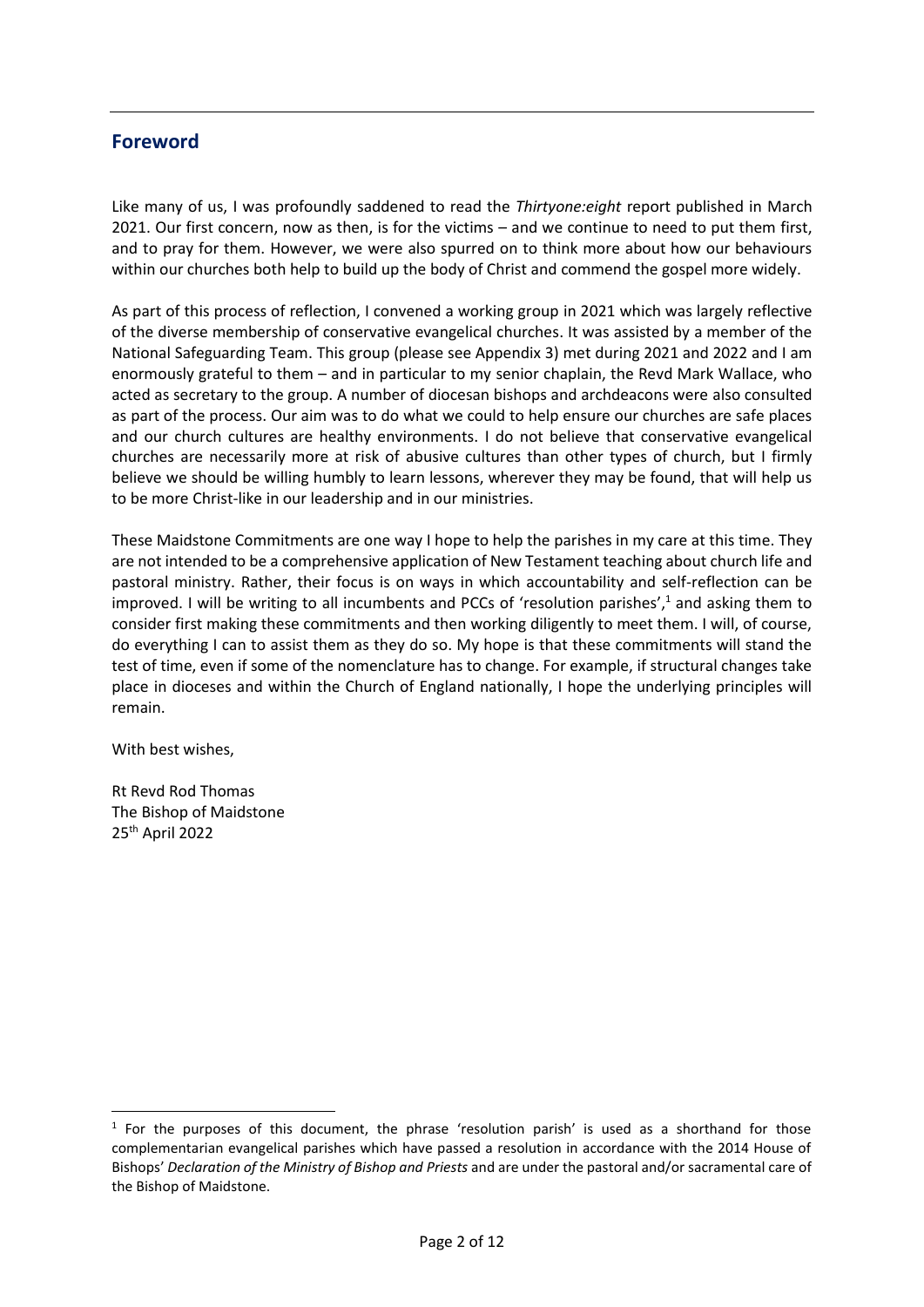#### **Introduction**

The local church is God's primary means of mission in the world. As a hub of evangelism, every church has a great responsibility: not only to proclaim the gospel, but also to live out their lives in a manner worthy of it. They do so, however, always aware of their frailty and fallenness.

These Maidstone Commitments were first put together at a time when the conservative evangelical constituency in the Church of England was confronting the reality of abuse as revealed in the *Thirtyone:eight* report entitled "Independent Lessons Learned Review (incorporating an Audit of Safeguarding Arrangements) concerning Jonathan Fletcher and Emmanuel Church Wimbledon".

The issues, however, are timeless: we always need to ensure that our church life is as healthy and as welcoming as possible, which means churches need to keep giving continual attention to their church cultures.<sup>2</sup> We do not believe that conservative evangelical churches are especially prone to the development of unhealthy cultures, but it is important for all churches that their leaders are more fully aware of how their ministries are being received. We need to be always reforming.

These Maidstone Commitments are offered by the Bishop of Maidstone to those parishes under his pastoral and sacramental care.<sup>3</sup> These 'resolution parishes' share a complementarian theology, believing that women and men are designed to be different as well as created to be equal, and therefore have a particular obligation to consider how women in our churches are treated.

Incumbents and PCCs of 'resolution parishes' are therefore invited to consider carefully these Maidstone Commitments. The Bishop hopes that parishes under his care will feel able to make these commitments in the coming weeks, and will then work towards meeting them over the coming months.

 $2$  For the purposes of this document, the word 'culture' is used to refer to the way that things are done in a particular context. This is not designed to be a technical definition, but as a convenient shorthand to describe the various issues under discussion.

<sup>3</sup> This ministry, as outlined in the 2014 House of Bishops' *Declaration of the Ministry of Bishop and Priests*, is by extension and is therefore shared with the Diocesan Bishop.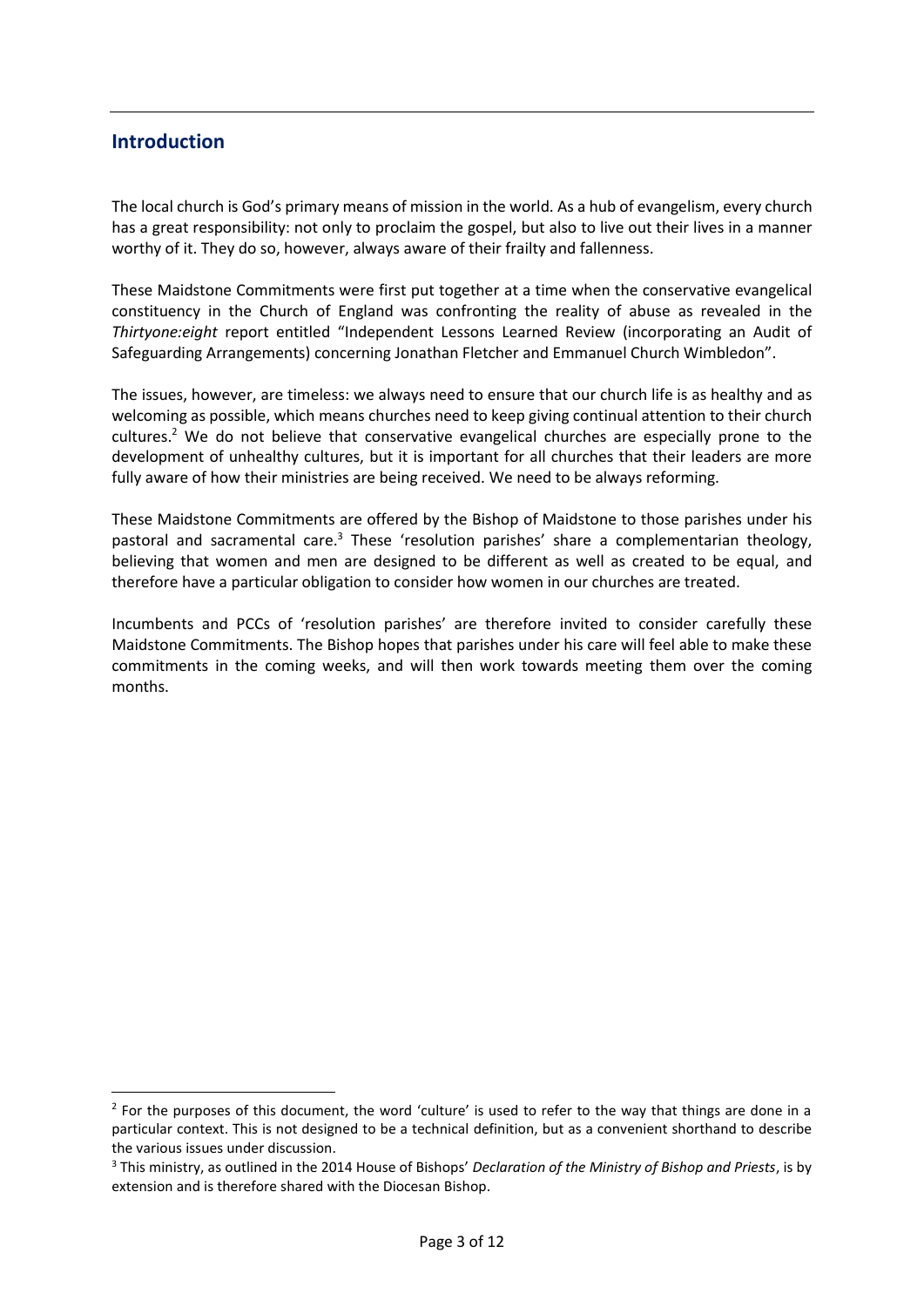## **Commitment #1: to act with impartiality and justice**

Despite the biblical injunction to 'show no partiality' (cf James 2), concerns have been raised as to how people are sometimes treated unfairly. Particular issues include the extent to which women's voices are heard appropriately, the existence of 'inner circles' in church life, and the extent to which members of staff or key volunteers are consulted, listened to, and treated fairly. Churches are therefore encouraged to look carefully at how they treat different groups of people (which, of course, should not be restricted just to those within the church community), and consider how the dynamics of power work out in church life.

It is acknowledged that treating people justly is not the same as treating everybody the same. There will, for example, rightly be different expectations of volunteers and employees. Nonetheless, appropriate distinctions must not become a mandate for careless injustices. As PCCs consider how the common life of the congregation might better commend the gospel, they may find it helpful to consider the Pastoral Principles adopted by the House of Bishops, and therefore reflect on how they might acknowledge prejudice, speak into silence, address ignorance, cast out fear, admit hypocrisy, and pay attention to power.

In light of the recent research undertaken by Revd Dr Kirsten Birkett (commissioned by the Bishop of Maidstone, and available from his website), there is a need for particular care to be taken in showing honour to all women. Since advocates of complementarianism may be particularly vulnerable to accusations of sexism and/or misogyny, complementarian churches need to demonstrate the equal worth given to men and women, however distinctive their roles.

Areas of church life that should be considered include (but are not limited to):

- pay-scales and terms of employment for locally-employed staff
- opportunities for training and ministry
- impact on decision-making

The PCC should satisfy itself that any distinctions or differences are in keeping with the biblical mandate to act justly and to show no partiality.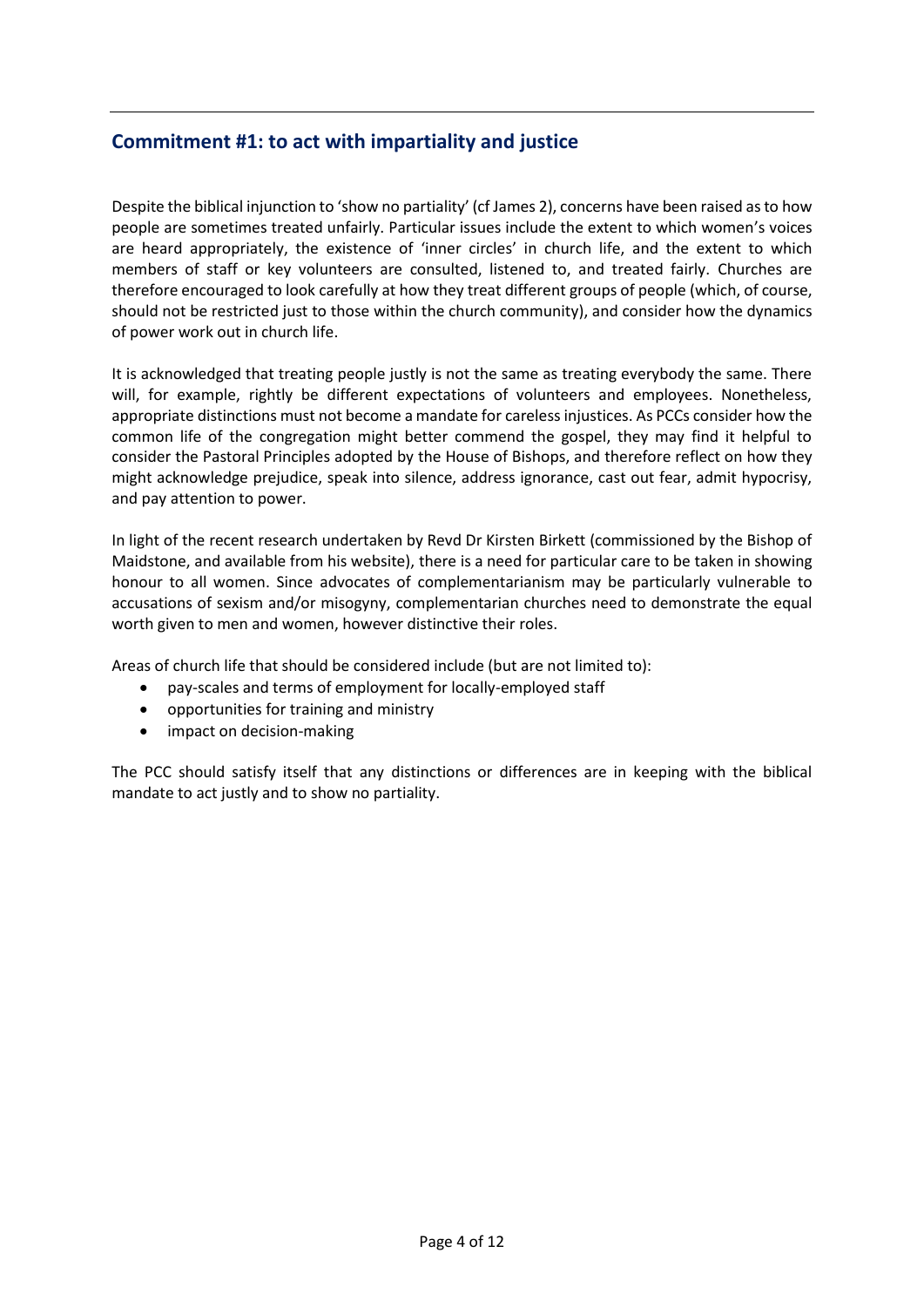## **Commitment #2: to signpost safe pathways for raising concerns**

Recent events have shown the importance of people having an appropriate way of raising concerns. Many of these concerns will be low-level (ie they do not reach the threshold for a formal complaint), but nevertheless it is important that they should be registered, so that patterns can be discerned and addressed at an early stage.

*Safeguarding concerns should always be dealt with via the relevant Parish and Diocesan policies, and it is the responsibility of the PCC to clarify for their congregation and wider church community that the passing of a resolution under the House of Bishops' Declaration does not affect safeguarding policy in any way.*

Most non-safeguarding concerns will normally be handled within the local church, for which internal points of contact for concerns should be readily available. This might include a designated person (eg a Churchwarden) or the publication of a whistle-blowing policy, the details of which should be readily available.

Satisfactory resolutions may not always be possible within the local church context, so it would be helpful if church policies also signposted the way in which a complaint or concern could be raised with the Archdeacon or Area/Rural Dean. Although these might be low-level concerns, an 'external' reviewer is often well placed to discern whether or not, having received a number of expressions of concern, patterns of behaviour are developing that need to be addressed. Such a procedure is also consistent with the biblical injunction for two or three witnesses.

In the exceptional situations where relationships between the parish and the senior clergy of the diocese are strained almost to breaking-point, it is nonetheless important that dioceses are able to identify low-level or recurring problems as they occur. For those parishes, where the PCC conclude that complaints or concerns would not readily be raised with the senior clergy of the diocese (eg because of pastoral breakdown), the Bishop of Maidstone commends the use of 'Say So', an external speak-up service. Please see Appendix 2 for further information.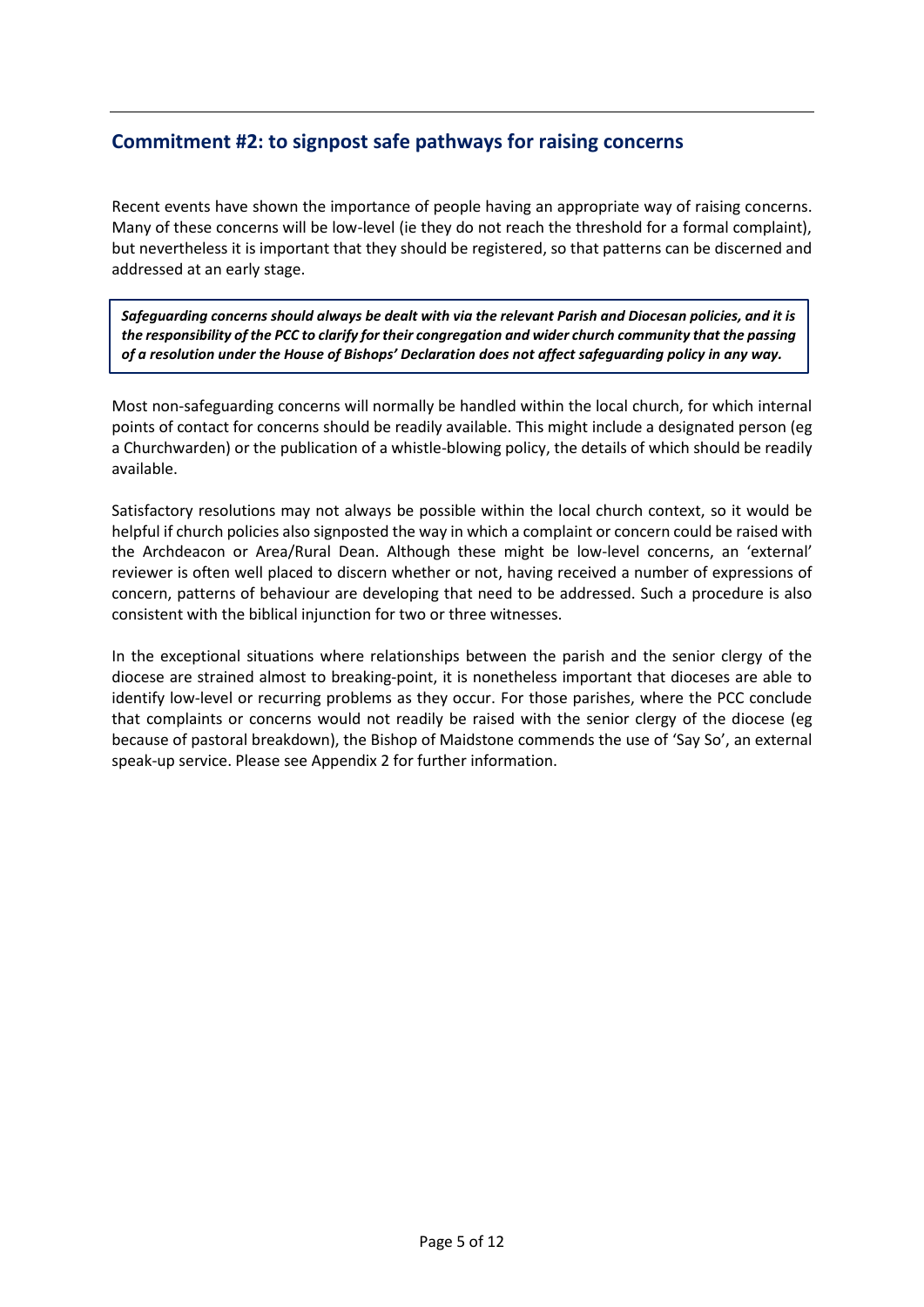# **Commitment #3: to ensure awareness of a PCC's convictions over men's and women's ministry**

Over the last few years questions have periodically been raised about the degree to which 'resolution parishes' make others aware of their complementarian position. It is understood that churches are quite rightly concerned to give priority to primary issues of gospel mission and ministry (and that these priorities should be reflected in the design of noticeboards, websites, etc.). Nonetheless, just as churches are rightly also required to display details of insurance, safeguarding, and other information that is administrative but important, it is also appropriate to display information that clarifies the PCC's theological convictions over men's and women's ministry, and the relationship (if any) with the Bishop of Maidstone.

PCCs should state their complementarian position in an open and transparent manner. Various possibilities may be appropriate, but two in particular would seem important.

First, a sentence<sup>4</sup> on the church's website (perhaps in a section headed 'leadership', or 'about us') will be a helpful clarification, and might also contain a link to the website of the Bishop of Maidstone.

Secondly, a poster could be displayed on an internal noticeboard, giving details of the Bishop, his role and his contact details, and clarifying that the Bishop of Maidstone is able to offer pastoral care and to undertake various services in the church, with the agreement of the Diocesan Bishop.

It would also be helpful if parishes receiving the pastoral oversight of the Bishop of Maidstone clarified the nature of that episcopal ministry, so that any confusion about his role and that of the Diocesan, Suffragan or Area Bishops in the diocese is minimised. The role varies considerably from one diocese to another, and from one parish to another, but where the Bishop's involvement is more formalised, it usually relates to pastoral and sacramental provision in relation to confirmations, ordinations, interviews, licensings, MDRs, and involvement in pastoral organisation. It should always be made clear that the Bishop of Maidstone has no role in relationship to formal disciplinary arrangements or safeguarding policies.

<sup>4</sup> Possible wording might include: "The PCC of this parish has passed a resolution under the *House of Bishop's Declaration on the Ministry of Bishops and Priests* in order to reflect its convictions on the distinctive ministry of men and women".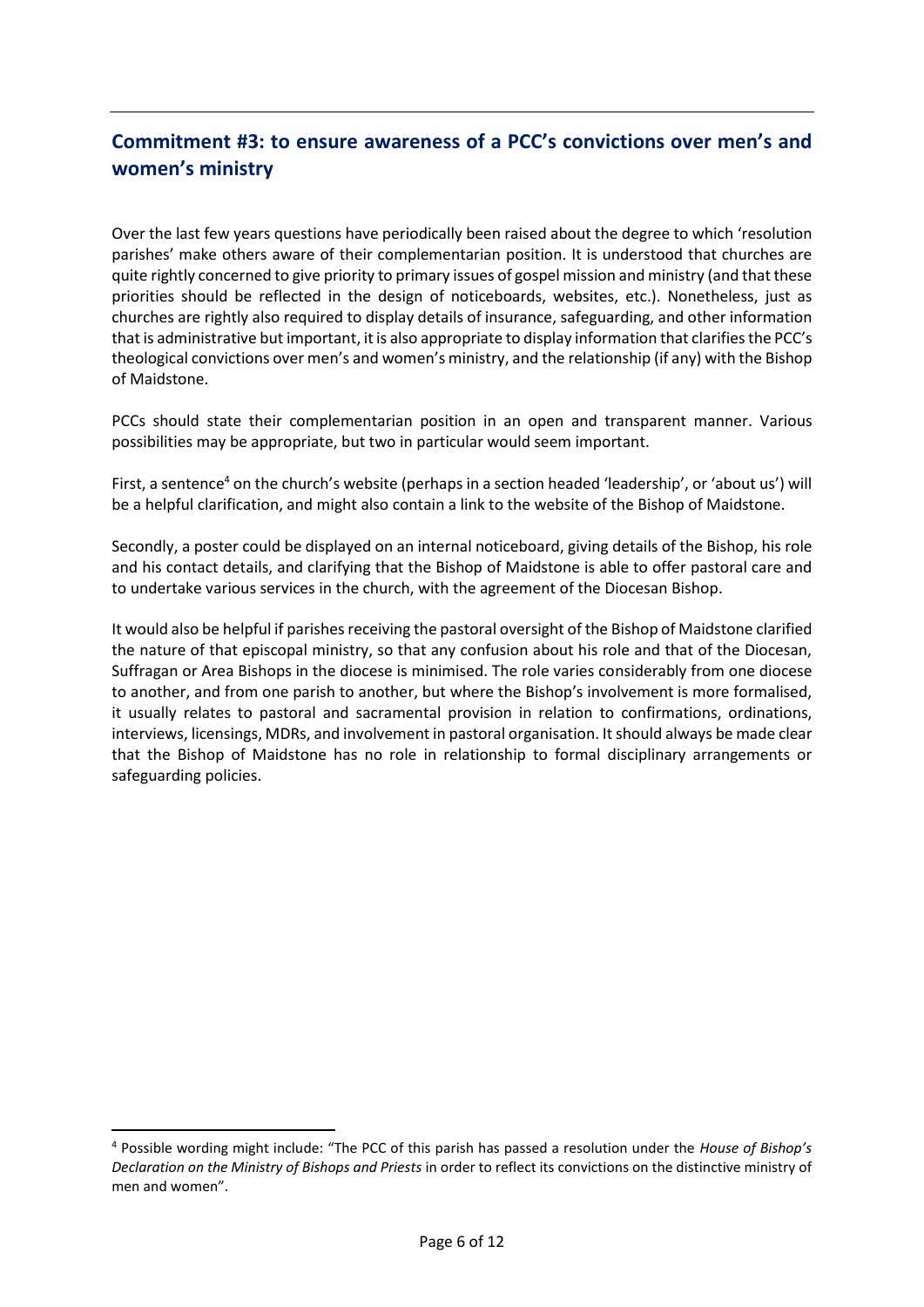## **Commitment #4: to foster positive working relationships within dioceses**

Many 'resolution parishes' enjoy positive working relationships with senior diocesan clergy.<sup>5</sup> These positive working relationships benefit all sides, especially in times of crisis or difficulty.

Sadly, however, this is not always the case. In some situations, the relationship is strained or even broken as a result of theological differences. When this happens, there is a significant danger of parishes becoming isolated from important support and accountability structures. The effort to engage positively will be particularly important in situations where there are theological differences, since it will be vital to ensure a viable and effectual working relationship between parish and diocese.

The fourth Maidstone Commitment therefore encourages clergy and PCCs to engage positively with senior diocesan clergy, to ensure that working relationships – especially in cases of pastoral breakdown – can be as effective as possible. In this way, the responsibilities that senior clergy in the diocese have for parishes in their area of responsibility is properly acknowledged, and parishes are able to access effectively any support they might need.

There will be many different ways in which relationships might be built, even when relationships are strained:

- an informal meeting between a member of senior diocesan clergy and the Standing Committee and/or PCC might be arranged;
- an invitation might be issued for diocesan clergy to be physically present at an event in the parish (for a church lunch, a fete etc);
- commitments can be made to attend diocesan functions (which might not otherwise have been a priority) that enable working relationships to be enhanced;
- phonecalls and emails can be kept as positive as possible, to ensure communication is enhanced.

In situations where it is not immediately clear how this might best happen, the Bishop of Maidstone would be pleased to be consulted.

<sup>&</sup>lt;sup>5</sup> For the purposes of this document, 'senior diocesan clergy' refers to the relevant Bishop, the relevant Archdeacon, the Area Dean, or the Diocesan Director of Ministry (or equivalent).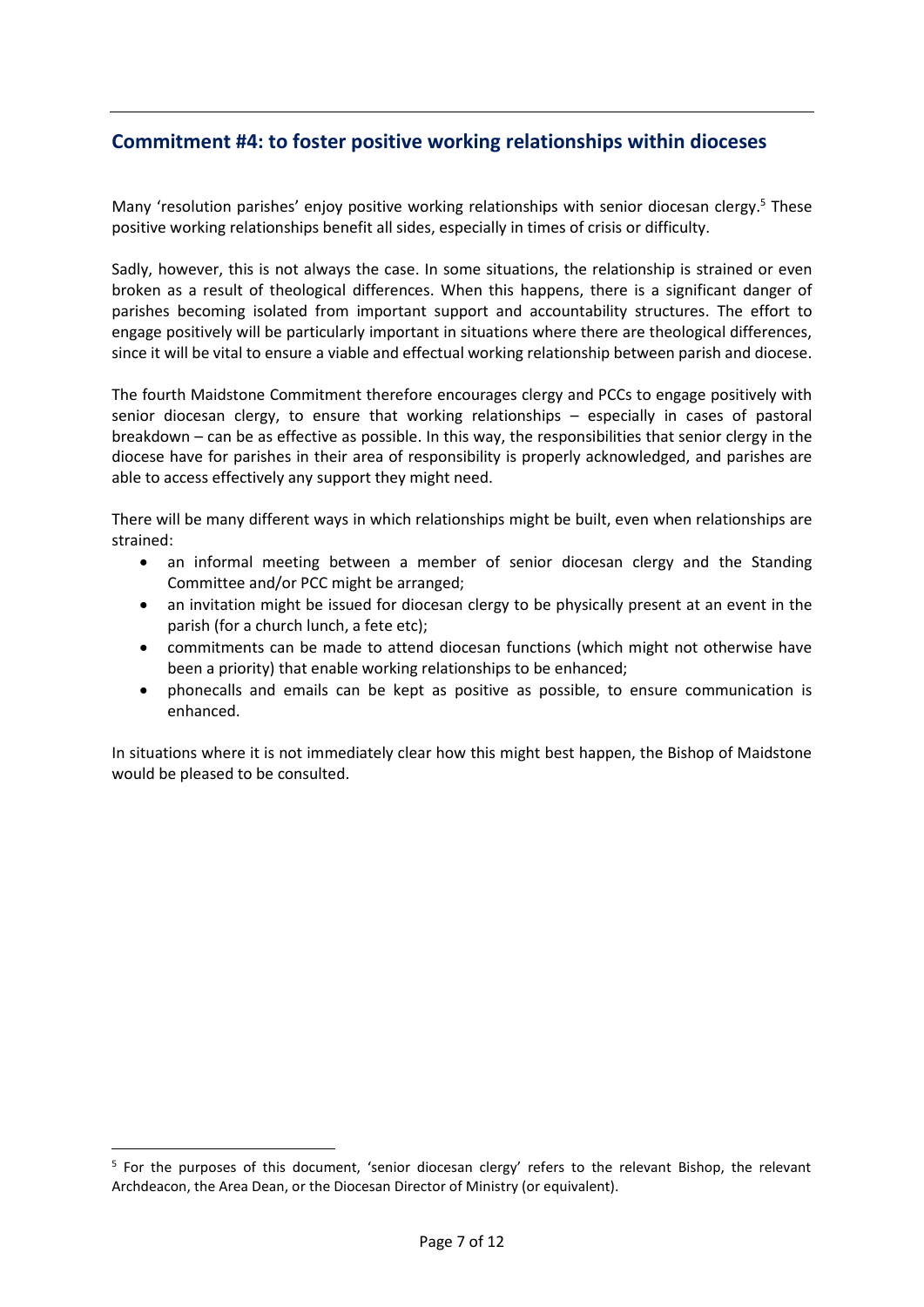## **Commitment #5: to review carefully a PCC's own church culture**

As part of a church that believes in always reforming itself, and in light of the way that our sinful hearts can deceive us (cf Hebrews 3), all 'resolution parishes' are urged to review carefully their own church culture.

The Bishop of Maidstone specifically commends the *Church Cultures Review Questions* produced by CEEC (available [from the CEEC website\)](http://www.ceec.info/uploads/4/4/2/7/44274161/in_lament_-_church_cultures_-_leaflet.pdf), and encourages all 'resolution parishes' to refer to this when reviewing their own church culture. This may be done as a PCC exercise over several months, as a review carried out across the whole church community, or in any other way that has been determined locally.

Whilst there are a variety of alternative ways in which a church might go about reviewing their own culture, the aim should be to engage in a process which is:

- 1. corporate, involving more than just one or two leaders;
- 2. thorough, reviewing all aspects of church life and culture;
- 3. proactive, seeking to introduce positive change;
- 4. open, in that all may contribute;
- 5. transparent, in that (although some aspects may need to be kept confidential) the process and the recommendations are made known to the congregation;
- 6. accountable, in that what is made available to the congregation is also made available to the Bishop of Maidstone and senior diocesan clergy, as appropriate;
- 7. ongoing, in that there is expectation that the process will need to be repeated periodically.

Different churches will move at different speeds. It is understood that some parishes will have completed such a review during 2021, and for such parishes there is no need for a further review at this time. However, it is hoped that all 'resolution parishes' will have at least begun this process before the end of 2022.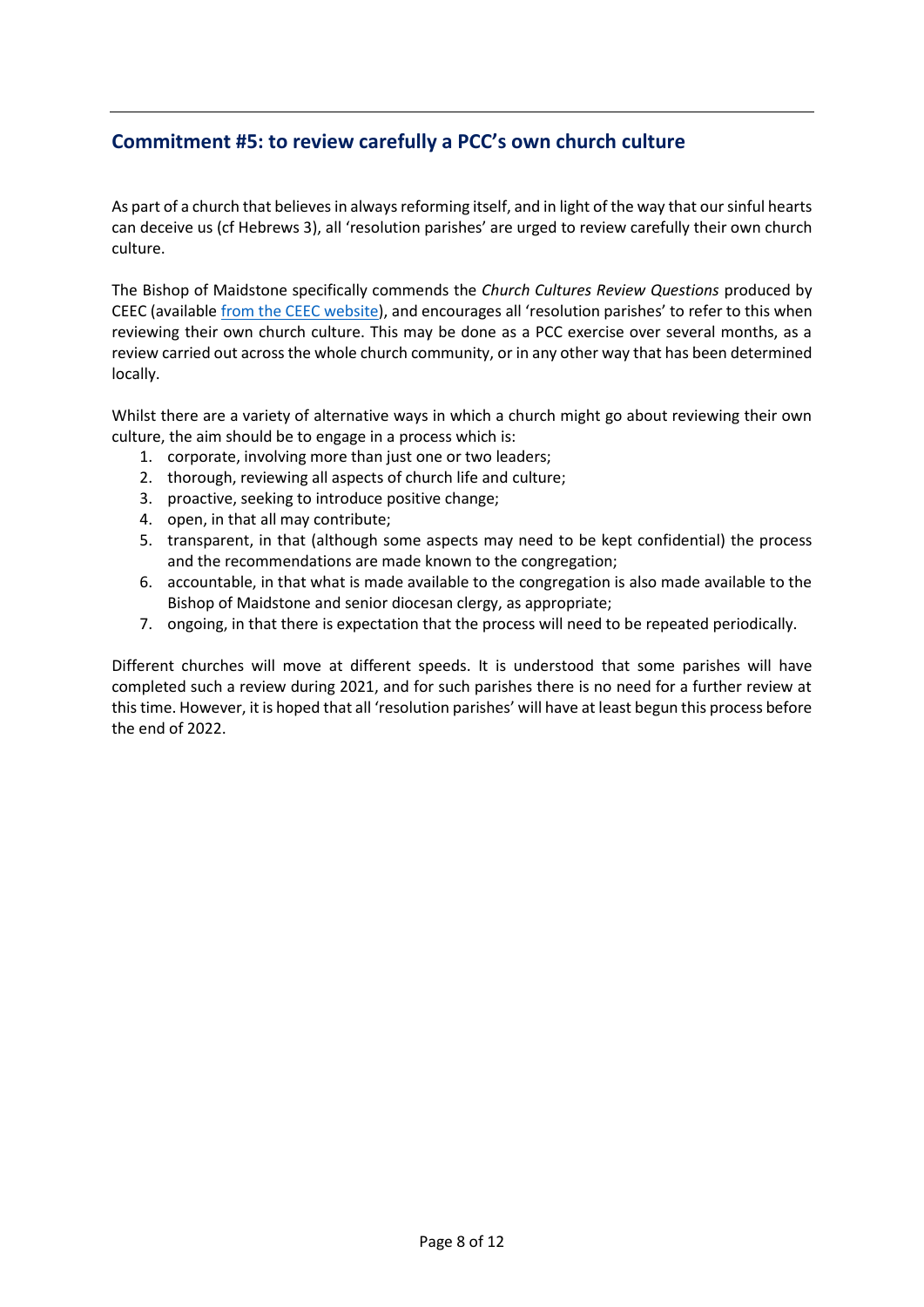## **Appendix 1: Next Steps**

The Bishop of Maidstone commends these Maidstone Commitments to Incumbents and PCCs of all 'resolution parishes'. It is his hope and expectation that local churches in his care will:

- 1. agree to *make* these commitments, at a meeting of the PCC sometime in the next few weeks;
- 2. agree to *meet* these commitments, together, over the next few months.

The Bishop would appreciate a short note, by email, of the PCC's position. The Bishop's Office will keep a brief note of the responses of all 'resolution parishes', but will not be keeping substantial details on file and lacks the capacity to review responses in detail.

It is acknowledged, though, that different churches will be at different stages of processing these issues, and the local church is therefore encouraged to use its discernment in deciding how best to move forwards.

- *For churches that have already concluded a full process of review in the last 12 months*, the incumbent and PCC may conclude that these Maidstone Commitments have already been met. In which case, a short note of explanation to the Bishop's Office will suffice.
- *For churches that have begun, but not yet finished, such a process*, it would be helpful if the PCC could confirm that they are willing to make these commitments, even if it may yet be a while before the commitments are met.
- *For churches that have not yet begun a process of review*, the Bishop would like to encourage the PCC to set substantial time aside over the coming months to consider these commitments.

In all cases, enquiries to the [Bishop's Office](mailto:rachel.lickiss@bishopofmaidstone.org) or to the [Bishop's Senior Chaplain](mailto:mark.wallace@bishopofmaidstone.org) are welcomed.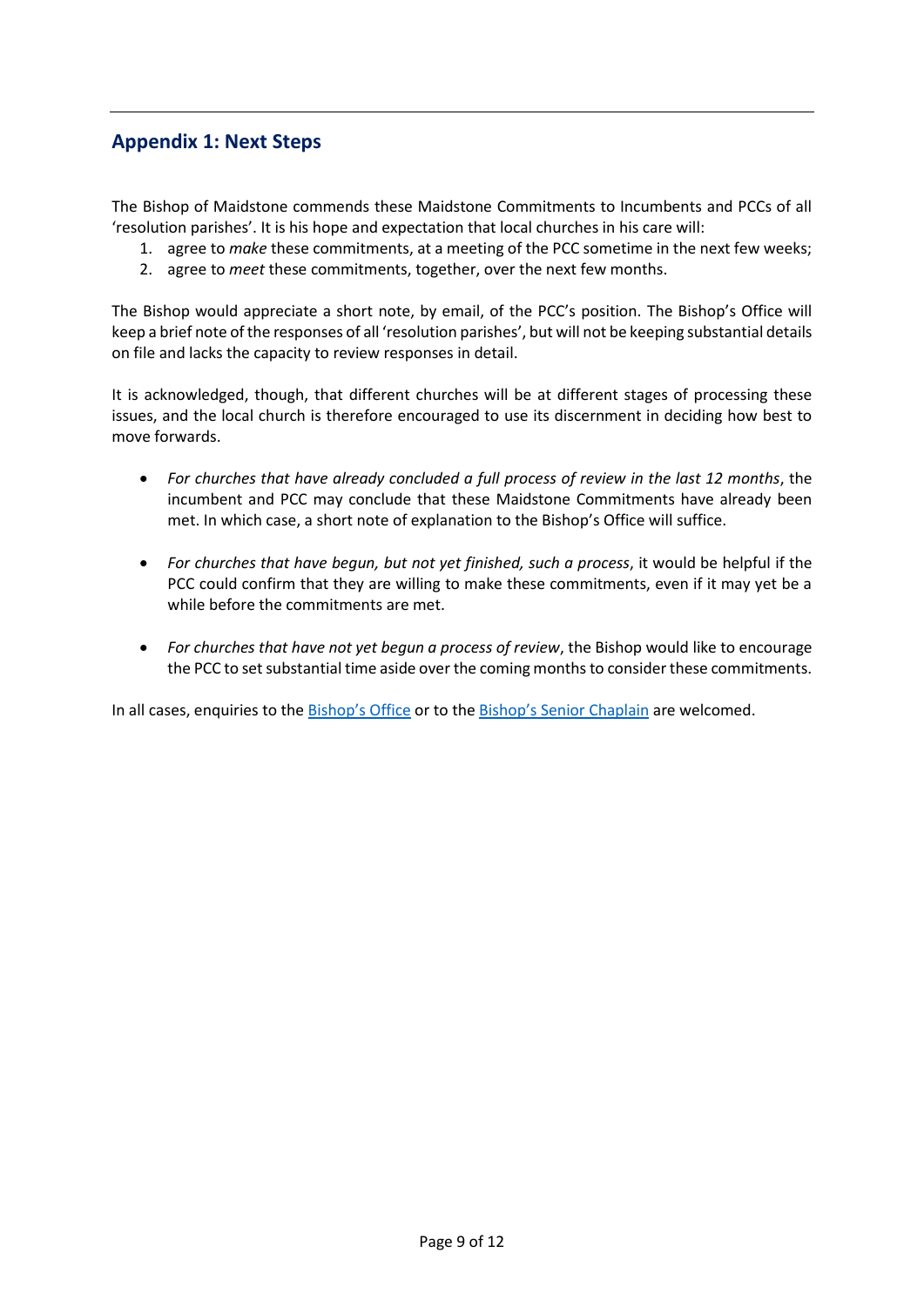#### **Appendix 2: Say-So**

In the vast majority of cases, it is expected that concerns will be raised through the normal channels. In most dioceses, this means contacting the relevant Archdeacon. However, the Bishop of Maidstone is aware of a very small number of 'resolution parishes' where the normal channels of communications are ineffective because of, for example, substantial pastoral breakdown. In these exceptional situations, it is nonetheless important that dioceses are able to identify low-level or recurring problems as they occur.

In such exceptional cases, the Bishop of Maidstone commends the work of *Say So*, an external speakup service [\(www.say-so.co.uk\)](http://www.say-so.co.uk/). *Say So* provide an impartial and independent service, which can be contacted by telephone or online. Their details can be made available to everyone in the parish, so that complaints and concerns can be registered with ease and confidence. Familiarisation and training is available, both for parishes and (should they wish to receive it) diocesan authorities.

Complaints and concerns that are raised with *Say So* are triaged according to their professional standards.

- Anything that reaches the threshold of a safeguarding concern will immediately be referred to the appropriate Diocesan Safeguarding Adviser (or, in rare circumstances where the risk of significant harm is assessed as immediate, the police, social services, etc as necessary).
- Complaints or concerns that are deemed frivolous or vexatious will be logged, but not forwarded or otherwise acted upon.
- Genuine concerns (whether low-level or potentially disciplinary) will be passed on to the diocese in a secure manner that has previously been agreed with the Bishop and/or Archdeacon. This might, for example, be via a direct email to the Archdeacon. *Say So* would then leave such matters with the Archdeacon (or other designated contact) to take whatever actions were deemed appropriate.
- All reported matters will be forwarded to the diocese, but complaints or concerns that are assessed as frivolous or vexatious will be logged but not otherwise acted upon by the diocese.

In essence, the use of *Say So* would enable necessary concerns to be raised despite a situation of pastoral breakdown, while ensuring that important matters still reach the appropriate ecclesiastical authority.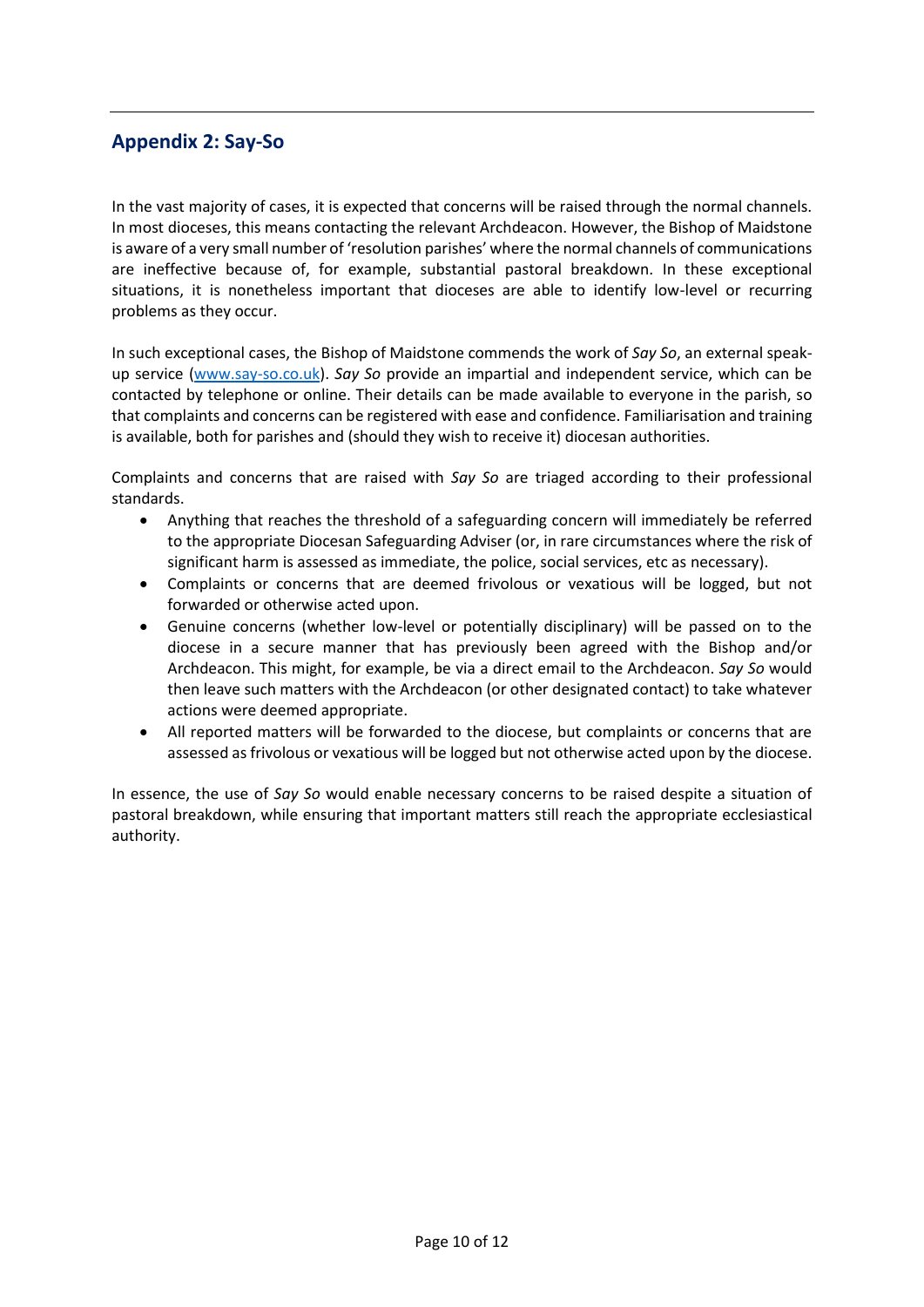# **Appendix 3: the Bishop's Working Group**

The following were members of the Bishop's Working Group, which met during 2021 and 2022.

- Revd Rachel Browning *(Associate Minister at Christ Church, Cambridge)*
- Mr Anthony Clarke *(Provincial Safeguarding Adviser & a member of the National Safeguarding Team)*
- Revd Dr Jason Roach, until September 2021 *(then serving as Pastor at The Bridge Church, Battersea & Advisor to the Bishop of London)*
- Revd Mike Smith *(Vicar of St John's, Hartford)*
- Mrs Barb Sweeting *(Women's Ministry Co-ordinator at Christ Church, Leyton)*
- Rt Revd Rod Thomas, Chairman *(Bishop of Maidstone)*
- Revd Mark Wallace, Secretary *(Senior Chaplain to the Bishop of Maidstone & Vicar of St Peter's, Colchester)*